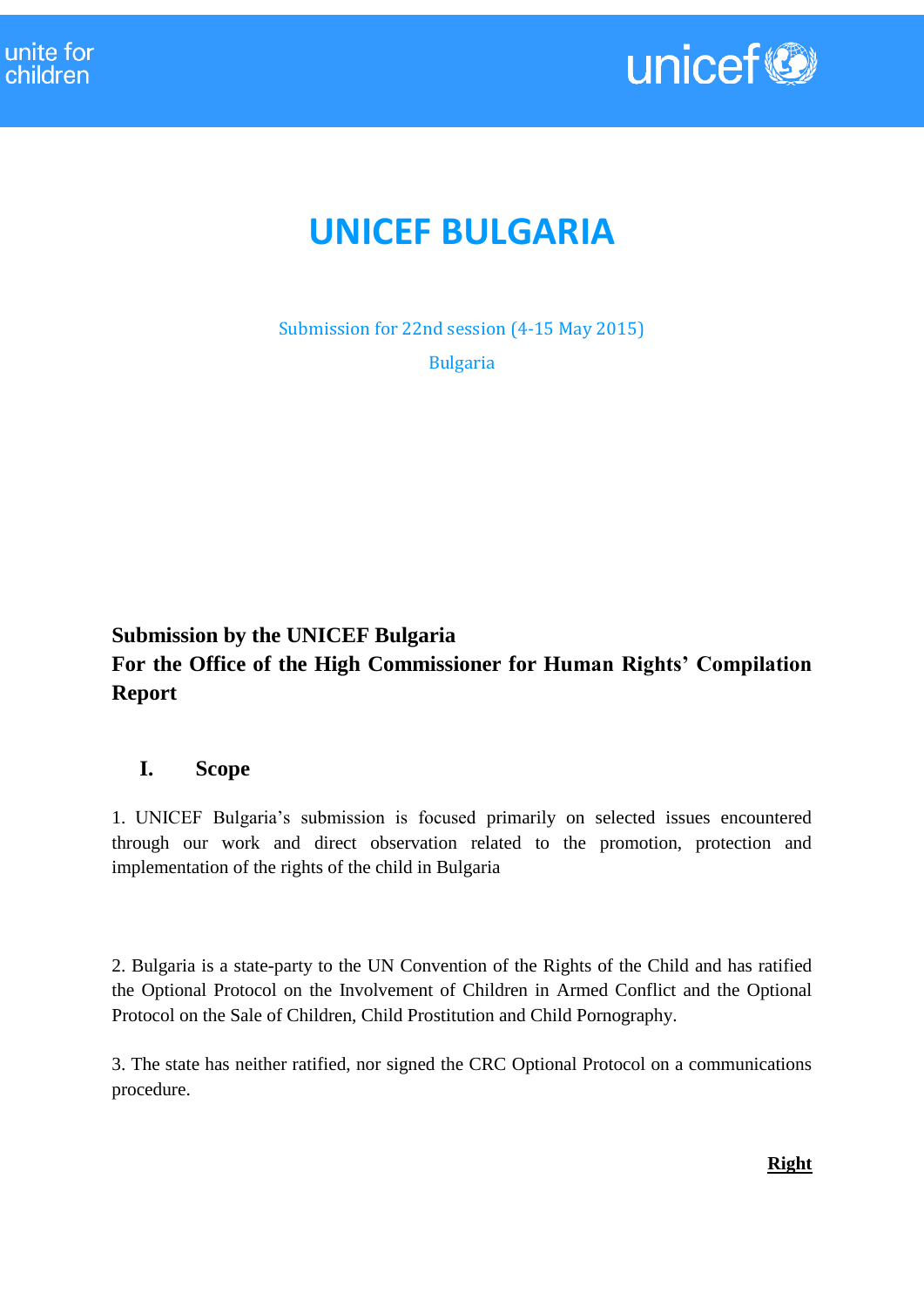#### **to life**

4. In an amendment from 21 July 2014 in an Ordinance on endorsement of the medical standard "Obstetrics and Gynecology' the criteria for a definition of a live birth changed. Live birth is considered when the weight of the child is at least 800 grams and the birth is after the 26 gestation week. Below this range if the child hasn't survived 3 days the birth is considered as an abortion. This amendment is not in conformity with WHO definition and may have various negative implications, including the denial of lifesaving medical care for the newborn immediately after birth, denial of the right of the parents to bury their child, etc.

#### **Birth registration**

5. Although not a frequent phenomenon, non-registration of children at birth could occur for families in closed marginalized groups, in rural areas, among families with low educational status when birth is given out of hospital or abroad. Single cases of children with no document and personal identification number have been observed in residential institutions for children without parental care when one or two of the parents were foreigners and contact with them could not be established. This fact has numerous negative implications and is putting impediments on the access of the child to health, social assistance and care, education, etc.

6. Further effort by responsible state institutions are necessary to guarantee that the obstacles to registering and accessing rights are removed.

## **Right to a family environment**

De - institutionalization process

7. The process of deinstitutionalisation of child care is showing a sustainable progress. Data show that the reduction of the numbers of children in institutional care has accelerated and the number of children entering alternative community based family-type care or foster care has increased. $1$ 

However, there is still a serious number of issues of concern with regard to the process of deinstitutionalisation and its effect to different groups of children.

8. Overall number of children in formal care has not decreased as not enough efforts are put into actual prevention of family separation and support to the families.

**<sup>.</sup>** <sup>1</sup> Data provided by the State Agency for Child Protection show that the overall number of children in all types for formal care in 2013 is 8 697. The most significant decrease for the last three years (2011, 2012, 2013) is in the number of children in Homes for children deprived of parental care 1 492 in 2013 followed by the decrease of the numbers of children placed in Infant Homes - 1 183 children in 2013 (1 578 children in 2012; 1 820 children in 2011);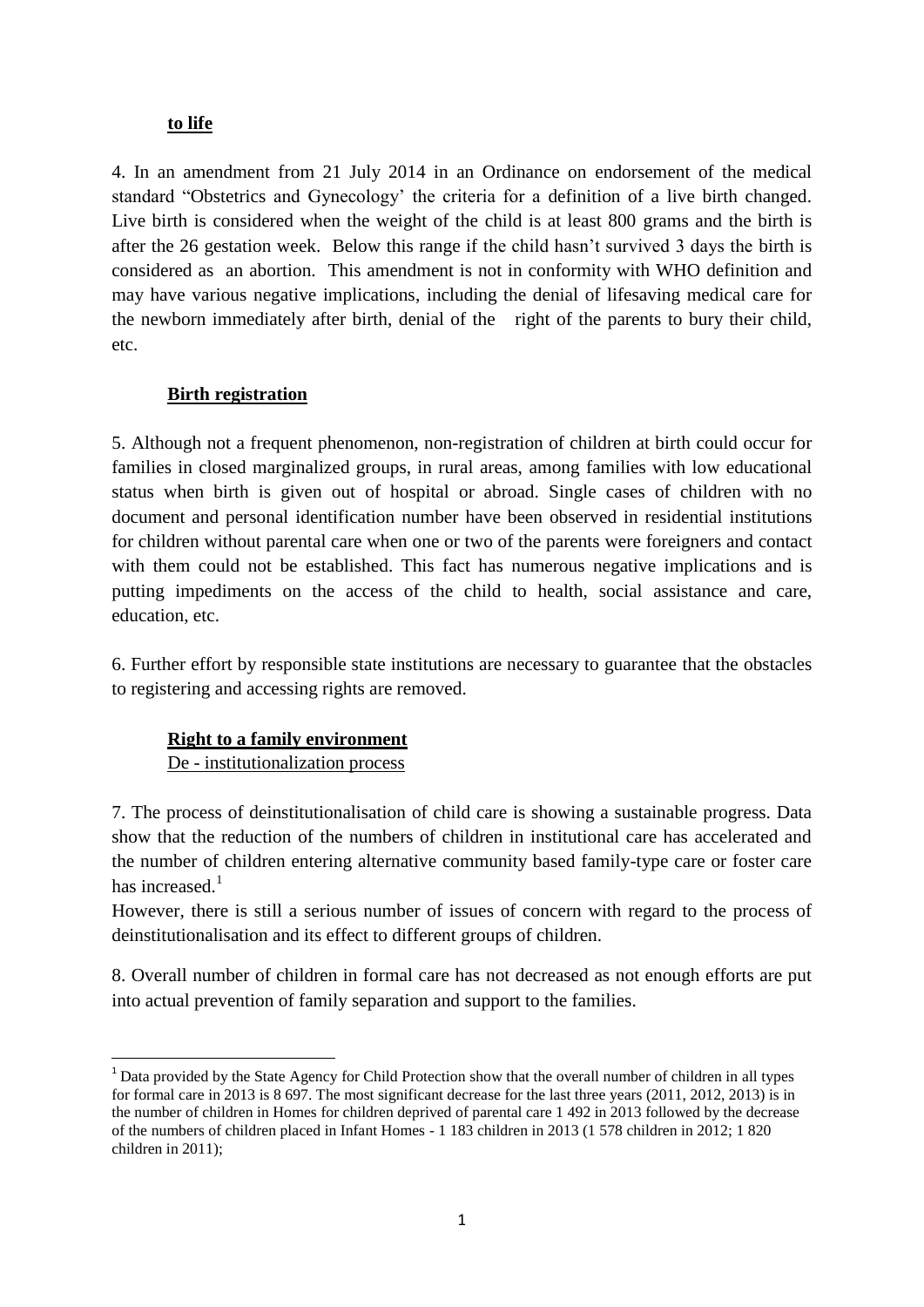9. The closure of the Homes for Children and Young People with Intellectual Disabilities (DDMUI), while generally positive, still is not guaranteeing full enjoyment of rights of the children. For example, analysis of the closure of DDMUI Mogilino and the situation of children and young people who were placed in new type of services show that there is a definite improvement of their environment and living conditions as well as their physical recovery. However, a serious concern is the lack of the fulfilment of their rights to education, health and independent living as well as the effective legal representation of the children and young people. The unresolved problems with regard to guardianship, parental rights and legal representation leads to severe bottlenecks in their access to justice, rehabilitation, education, social services and their right to participate in the decision-making process in all matters affecting their life. Also, along with closing old residential care institutions the Government is creating new residential services (small group homes) to accommodate around 2000 children and young people with or without disabilities, without having in place the community-based services that can support the full integration of the children and young people with disabilities. This represents a risk of repeated segregation of children and young people with disabilities.

#### **Access to health**

10. The Bulgarian Constitution (art. 47) accords special protection to mothers and children. Despite the constitutional provisions that give all women access to free of charge obstetric care, pregnant women without health insurance are guaranteed only one medical checkup during pregnancy which may involve serious risks for the health of the mother and the child.

11. Practices in maternal hospitals often involve violation of the basic rights of women and children, and in particular the right to protection against violence and the right to private and family life. The routine separation of mothers from their babies in the maternal wards, as well as the constrained access of fathers to babies denies the right of mothers and fathers to spend time with their child, thereby violating their right to family and personal life (decision of the European Court of Human Rights). Treatment in hospitals in some cases can inflicts serious psychological harm to women and can be considered as amounting to psychological and physical violence. This include for example verbal and emotional abuse and neglect on part of hospital staff and the performance of medical procedures without the consent of the women. In addition, participation of mothers and their partners in all decisions regarding the care for the mother and the baby before, during and after the delivery is not encouraged and actively supported by the existing practices.

12. Although the state is providing free health care to children there are many cases when vital medical equipment and medicaments are not covered by the health system and interventions are not possible. For example hydrocephalus shunts need to be paid additionally and thus surgery becomes impossible for many families.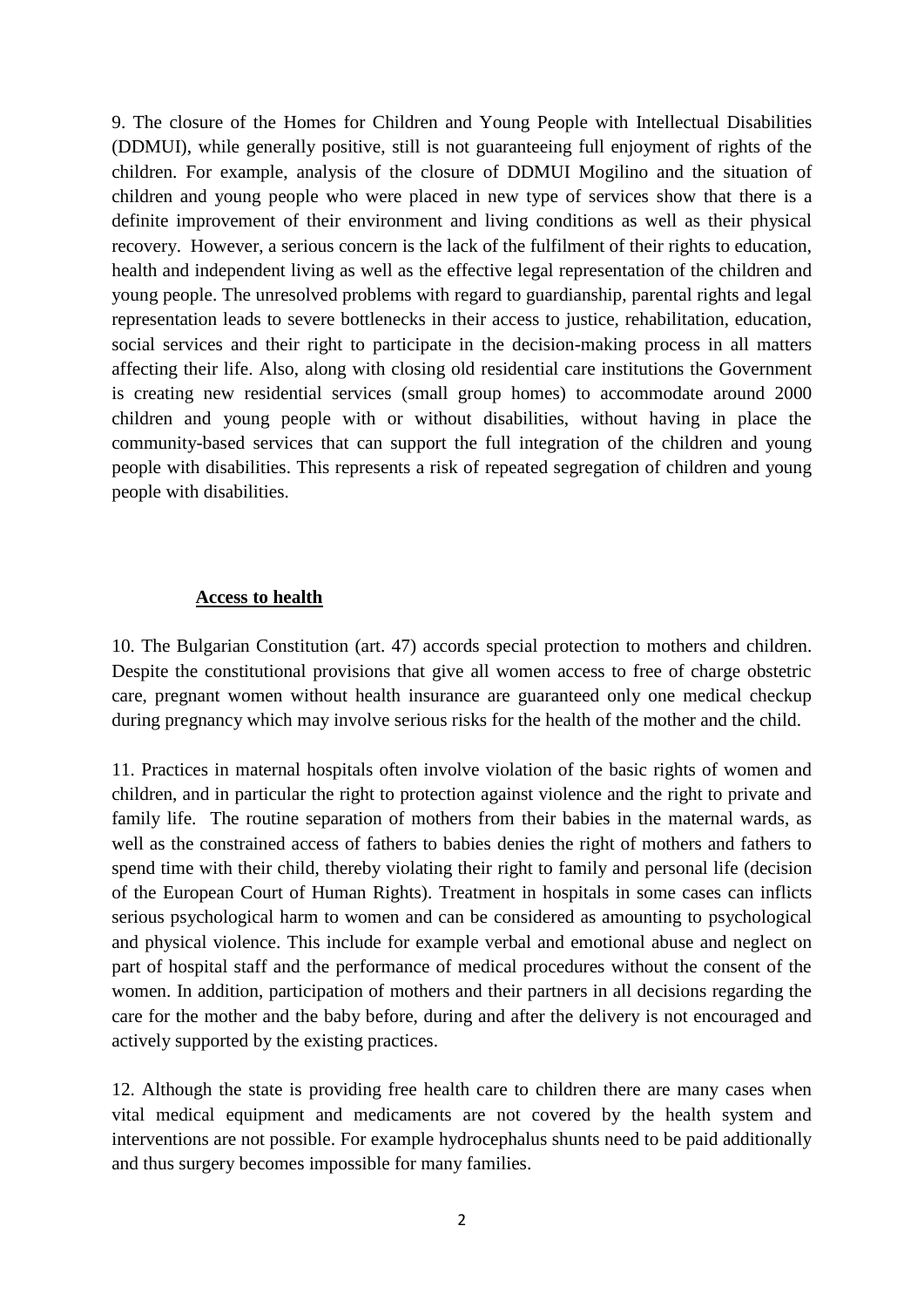13. There is a need the state to focus on systematic removal of obstacles so that legal right can be applied/exercised and mother and child health be improved, including through basic health care services for the most vulnerable children, in particular, for Roma children and children living in rural areas.

#### **Access to education**

14. An issue of concern in the area of education is the percentage of non-enrollment and school dropout before completion of primary school level among the youngest generations in the school-attending age. In total the number of children who never enrolled or dropped out before reaching  $5<sup>th</sup>$  grade in the past five years is 7,000 children per annum on average. The number of drop outs is even higher in the secondary level. .

15. It was the 2011 Population and Housing Census that first used questionnaires to supply official statistics about individuals who never attended school. It turned out a number of over 80,000 countrywide and of over 10,000 children in school-attending age had never gone to school.

16. A significant number of children in school-attending age do not go to school because of health reasons – every sixth child in the 10-19 age bracket who did not enroll was a child with an acknowledge grade of disability.

17. "Hidden actual dropout" owing to fictitious school attendance, toleration and nonregistration of regular absence is a problem that largely affects school education. The expert assessments of schoolmasters, teaching staff and municipal education experts indicate that the number of children who are affected by these phenomena is several fold the number of children who form the annual non-enrollment and dropout statistics.

18. The poverty suffered by families, the villages that are far away from the educational institutions, the bad housing conditions, the low level of education of the parents, the health problems, the bad command of the official language and prejudice and discriminative attitudes are the general factors that affect children in older age groups but also have an essential impact on the dropout from primary school and non-enrollment.

19. The limited access to preschool education in small towns and villages and for socially vulnerable groups where they cannot afford kindergarten attendance fees pushes the high percentage of children who do not receive the compulsory preschool training – one out of 5 children at the age of 5 and 11.5% of the 6-year old children in Bulgaria do not attend kindergarten or school.

#### **Access to justice**

#### Reform of the juvenile justice system

20. In the last years with the adoption of the Concept for Public Policy of Justice for Children (2011) and the Road Map for its implementation (2013) was made a certain progress in the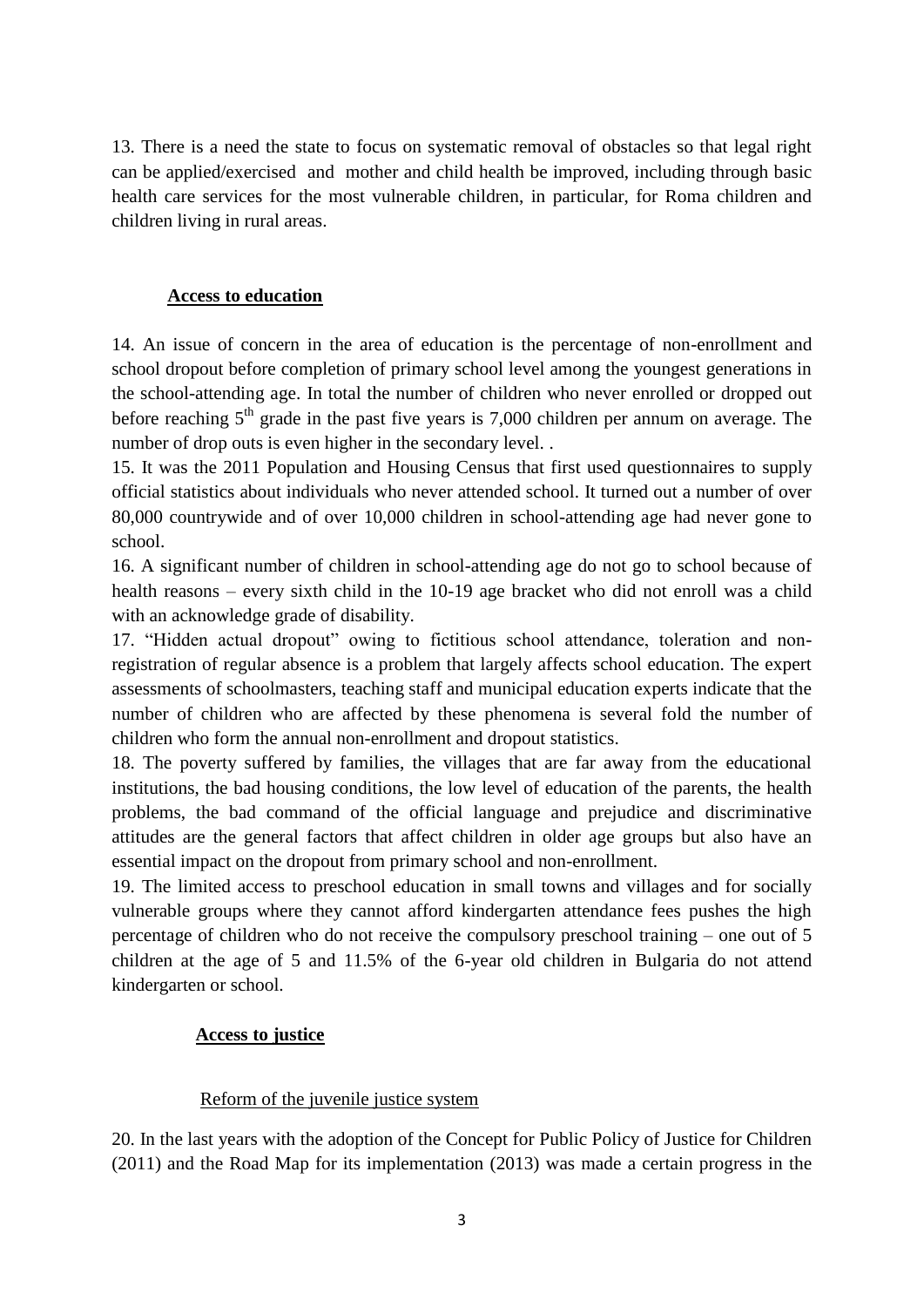reform of the Juvenile Justice system. Nevertheless, the reform is moving ahead slowly with no measures to align the regulations of the Juvenile Justice Act (JJA) and the Child Protection Act (CPA) and some of the recommendations of the Committee on the Rights of the Child with regard to the administration of juvenile justice are still outstanding<sup>2</sup> which leads to several issues of concern.

21. First, children under the minimum age of criminal responsibility and children with status offences are not considered as "children at risk" under the CPA which leads to lack of access to support by the Child Protection Departments and refuses of referral to social services and support.

22. Second, there are still no changes in the primary and secondary legislation concerning the specialized educational institution (Social-Pedagogical Boarding Schools and Correctional Boarding Schools) where children are placed under the Juvenile Justice Act which leads to:

- Refusal of Child protection bodies to undertake protection measures under the Child Protection Act with regard to children, placed in closed correctional facilities due to educational measure under Juvenile Justice Act in cases of severe physical violence, sexual violence and neglect.
- Placement of pregnant girls in closed correctional facilities without provision of appropriate living conditions, safe environment and nutrition with no or difficult access to medical care. Separation of mother and new-born after birth (return of the mother in the closed correctional facility and placement of new-born in Infant Home) is a common practice.
- Placement of children with mental disabilities, with severe health issues like HIV/AIDS and others.
- Placement of children due to social reasons.

**.** 

#### Children victims and witnesses of violence

23. Although some progress has been made in securing child friendly hearing facilities for children victims of violence and witnesses there are still serious problems with guaranteeing the rights of those children. The interrogations of children during the whole judicial process are several which further traumatizes them and at the same time does not provide reliable information for the justice aims. The procedure also envisages court hearing of the child victim and witness in the presence of the accused, and in the pre-trial phase children are often interrogated by officers with no specialized training.

<sup>2</sup> CRC/C/BGR/CO/2: 69. The Committee recommends that the State party take prompt measures to fully bring the system of juvenile justice in line with the Convention, in particular articles 37(b),

40 and 39, as well as with other United Nations standards in the field of juvenile justice, including the United Nations Standard Minimum Rules for the Administration of Juvenile

Justice (the Beijing Rules), United Nations Guidelines for the Prevention of Juvenile

Delinquency (the Riyadh Guidelines), United Nations Rules for the Protection of Juveniles

Deprived of Their Liberty (the Havana Rules), the Vienna Guidelines for Action on

Children in the Criminal Justice System and the recommendations of the Committee's

General comment No. 10 (CRC/C/GC/10) on children's rights in juvenile justice. (http://www2.ohchr.org/english/bodies/crc/docs/co/CRC.C.BGR.CO.2.pdf)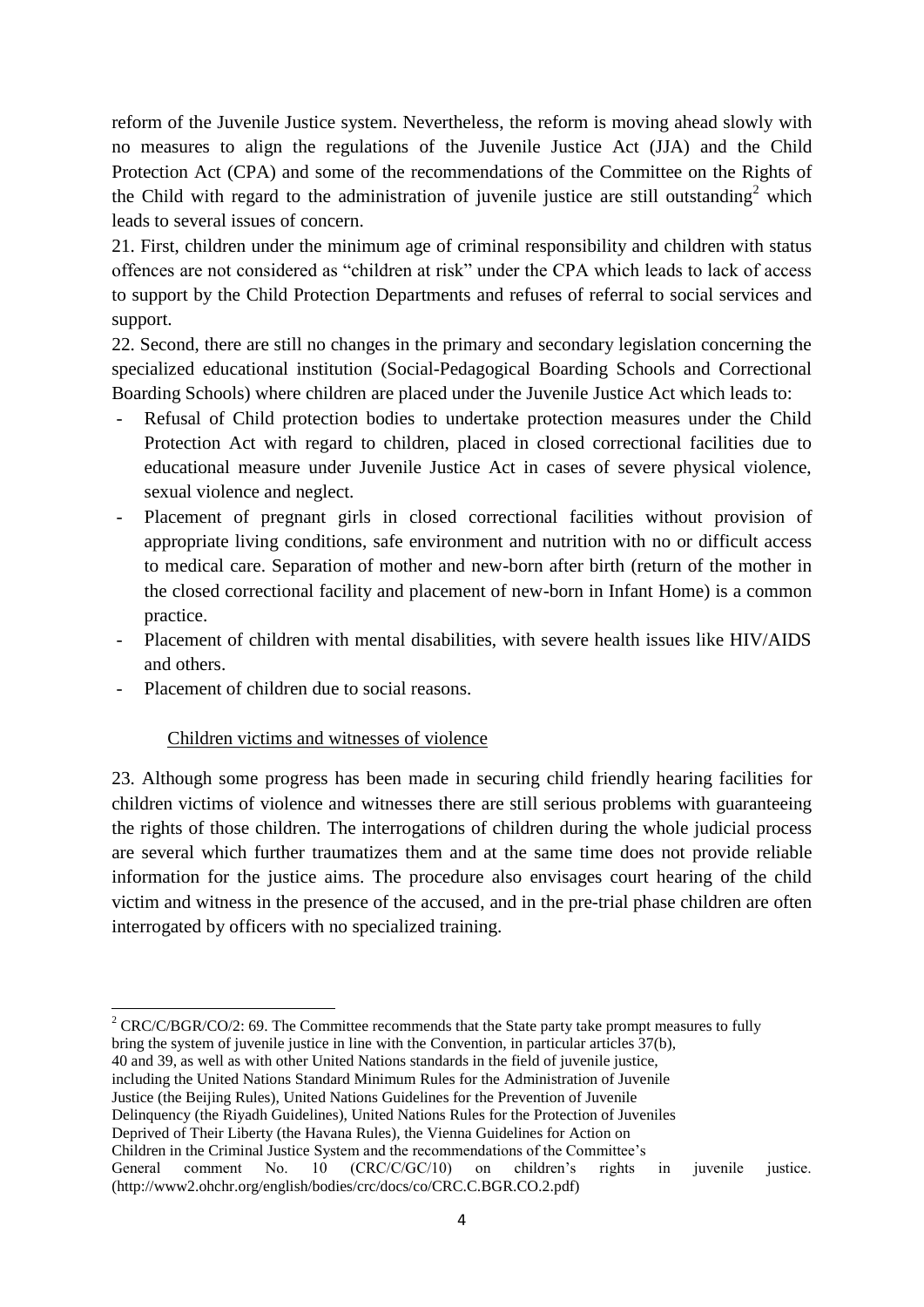24. Moreover, time limits for the investigation and final adjudication are vague and permits for very slow process. In a recent case of violence against children in a residential institution already more than a year after the signal was sent and evidenced by various state institutions, no decision of the prosecutor has been taken and such delays are officially permitted by the law. There is a need the State to impose special time limits for cases involving children.

25. In cases of domestic violence the Protection against Domestic Violence Act is not appropriately applied and very often instead of the perpetrators the victim is the one removed from the dwelling-house.

### **Protection from violence**

26. Although the awareness of violence against children is growing there is a need to enforce the prohibition of all forms of corporal punishment and harmful traditional practices. Policies and measures to prevent and detect cases of child abuse, as well as to ensure accountability and the rehabilitation of child victims are not enough and efficient. Professionals from child protection, police, justice, educational, health and other systems have insufficient capacity to detect, report and react to cases of violence against children. Effectiveness of legal provisions and coordination mechanisms is decreased by the lack of appropriate services to support rehabilitation of children victims of violence.

## **Refugee children**

27. The situation with children and families seeking refugee status or considered refugees is also a major issue of concern. Between 1 January and 31 July 2014, 4 452 asylum seekers applied for international protection in Bulgaria.<sup>3</sup>

28. On a positive side, conditions in the reception centers have improved significantly in comparison with the situation at the end of 2013. Asylum-seekers now have access to primary medical care services, interpretation services for the registration and asylum process, and a monthly assistance of 65 BGN (33 euros). However, despite the progress achieved, there are significant gaps in the Bulgarian asylum system in particular with regards to the lack of effective system for guardianship appointment for unaccompanied minors, access to formal education for children, lack of integration measures and services for psycho-social support.

29. Bulgaria does not have a working mechanism for appointment of guardians/representatives of the unaccompanied minors seeking asylum. Amendments of the Law on Asylum and Refugees addressing this issue have been proposed but not adopted yet. Further, there is no adequate solution for the accommodation of the unaccompanied minors and no mechanism for family tracing and reunification. There is a need of improved efforts in the care and protection of unaccompanied minors to ensure that they have access to their rights.

**<sup>.</sup>**  $3$  Official data from State Agency for Refugees - http://www.aref.government.bg/?cat=21;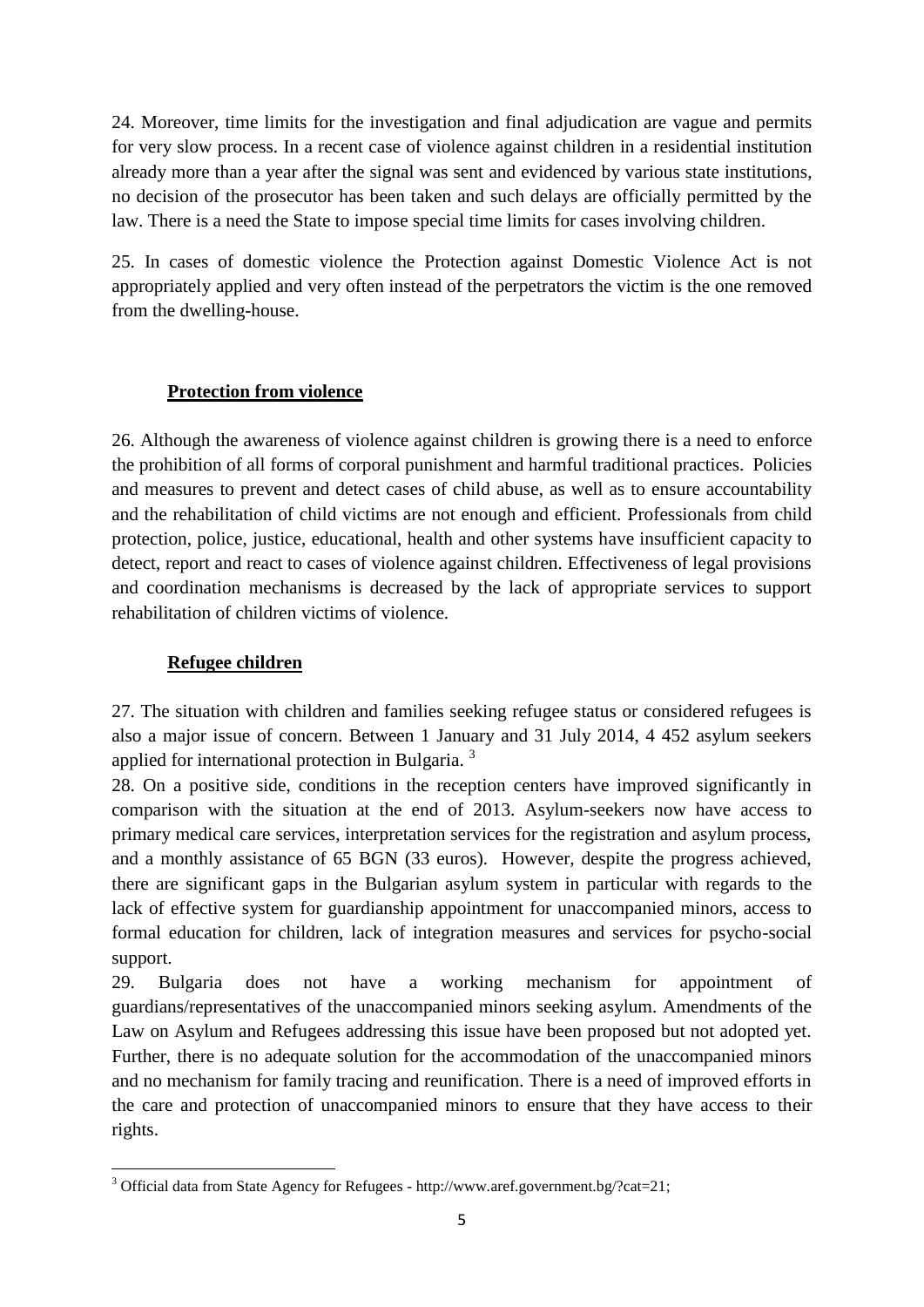30. Although access to formal education is a right guaranteed to all children in Bulgaria, asylum-seeking and refugee children have difficulties with school enrolment because of legal obstacles. Actions to eliminate barriers to education have been undertaken and amendments to two legislative acts have been proposed, however they have not been adopted yet.

31. In June 2014, the Council of Ministers adopted the Integration Program for Refugees but currently there is no financing allotted, which deprives refugees and their children of opportunities to acquire knowledge, skills, or progress in other areas of integration.

32. Recreational activities for children in the reception centers are sporadic, mainly organized by volunteers and language classes are organized by UNHCR. There are no services for psychological support.

#### **Other issues**

#### Forced eviction and demolition of homes of vulnerable Roma communities.

33. It is not a rare practise marginalised Roma population living in non-regulated setting to be evicted with no alternative dwelling provided. A recent example is from July 2014 when 55 illegal buildings were demolished in the Roma neighbourhood in the town of Stara Zagora. The buildings in the informal settlement were the only homes of Roma families and no resolution of their lack of alternative living premises was prepared before the eviction. The state has not put in place any mechanisms to deal with such situations that threaten the lives and well-being of children, whose families lived in these buildings. Similar to this recent case were the previous cases of forced evictions (e.g. Yambol), where no alternative solution was provided to families with children.

34. It is recommended that the state takes urgent actions to guarantee the rights of children and families affected by the eviction and demolition of non-regulated settlements. Furthermore, the state needs to develop and adopt policy measures securing adequate housing, sanitation and infrastructure available for all families including for low-income and large families and Roma communities.

# **II. Already accepted recommendations with regard to child rights which are still valid and need further efforts to be implemented:**

- **1.** To strengthen the efforts for combating domestic violence
- **2.** To undertake a comprehensive review of the child protection system, social assistance and family policies to ensure coordinated and efficient services
- **3.** To provide sufficient resources for the effective functioning of the child protection system, including through training of social workers, standards to limit the case load per social worker and their adequate remuneration